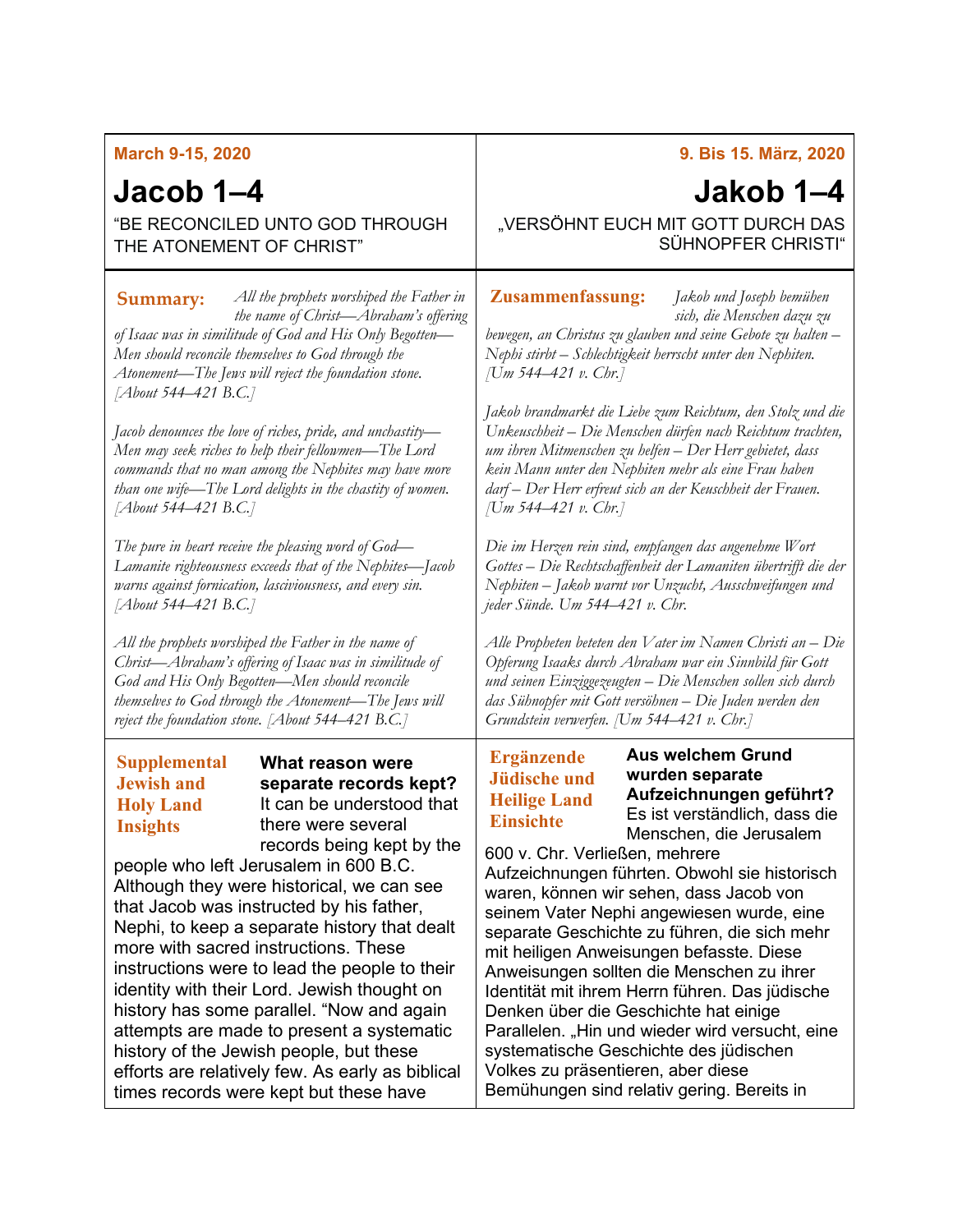| since been lost. The Bible itself is not a<br>history although it contains a vast amount of<br>historical information and is the major<br>literary source for our knowledge of the<br>biblical period." "The study of Jewish history<br>continues to grow and in many cases helps<br>to deepen Jewish self-identification<br>Jewish nationality and achievement."<br>(Encyclopedia Judaica Jr.)                                                                                                                                                                                                                                                                                                                                                                                                                                                          | biblischen Zeiten wurden Aufzeichnungen<br>geführt, die jedoch inzwischen verloren<br>gegangen sind. Die Bibel selbst ist keine<br>Geschichte, obwohl sie eine Vielzahl<br>historischer Informationen enthält und die<br>wichtigste literarische Quelle für unser Wissen<br>über die biblische Zeit ist." "Das Studium der<br>jüdischen Geschichte wächst weiter und trägt<br>in vielen Fällen dazu bei, die jüdische<br>Selbstidentifikation zu vertiefen. Jüdische<br>Nationalität und Leistung"<br>(Enzyklopädie Judaica Jr.)                                                                                                                                                                                                                                                                                                                                                                                                       |
|----------------------------------------------------------------------------------------------------------------------------------------------------------------------------------------------------------------------------------------------------------------------------------------------------------------------------------------------------------------------------------------------------------------------------------------------------------------------------------------------------------------------------------------------------------------------------------------------------------------------------------------------------------------------------------------------------------------------------------------------------------------------------------------------------------------------------------------------------------|----------------------------------------------------------------------------------------------------------------------------------------------------------------------------------------------------------------------------------------------------------------------------------------------------------------------------------------------------------------------------------------------------------------------------------------------------------------------------------------------------------------------------------------------------------------------------------------------------------------------------------------------------------------------------------------------------------------------------------------------------------------------------------------------------------------------------------------------------------------------------------------------------------------------------------------|
| How do we relate to wealth?<br>Jacob's first recorded "sacred" teaching<br>included a call to repent from focusing so<br>much on wealth accompanied by immorality.<br>These result in the abuse and even the<br>abandonment of the family. This type of<br>instruction is evident in Talmudic teachings.<br>"The rabbis taught that a man is truly 'rich'<br>when he is 'happy with his portion' --- when<br>he recognizes and appreciates the good in<br>his life. Ultimately, a man's material poverty<br>or wealth is irrelevant; what is really<br>important is his spiritual worth."<br>(Encyclopedia Judaica Jr.)                                                                                                                                                                                                                                  | Wie verhalten wir uns zum Wohlstand?<br>Jacobs erste aufgezeichnete "heilige" Lehre<br>beinhaltete einen Aufruf zur Umkehr, sich nicht<br>so sehr auf Reichtum zu konzentrieren,<br>begleitet von Unmoral. Diese führen zum<br>Missbrauch und sogar zum Verlassen der<br>Familie. Diese Art des Unterrichts ist in den<br>talmudischen Lehren offensichtlich. "Die<br>Rabbiner lehrten, dass ein Mann wirklich, reich<br>'ist, wenn er , glücklich mit seiner Portion' ist -<br>wenn er das Gute in seinem Leben erkennt<br>und schätzt. Letztendlich spielt die materielle<br>Armut oder der materielle Reichtum eines<br>Mannes keine Rolle. Was wirklich wichtig ist,<br>ist sein spiritueller Wert."<br>(Enzyklopädie Judaica Jr.)                                                                                                                                                                                                 |
| How do holiness and sexual activity<br>relate?<br>"Like other basic human desires, sex is<br>regarded in a positive light in Jewish<br>teaching, especially as it is the means of<br>fulfilling the first biblical commandment: 'Be<br>fruitful and multiply.' Judaism does not<br>encourage the unbridled fulfillment of desire,<br>however, but rather imposes restrictions<br>which raise the act to the level of holiness."<br>"Detailed legislation concerning sexual<br>behavior can be found in the Bible as well<br>as in the Talmud and subsequent rabbinic<br>literature. Celibacy (complete abstinence<br>from all sexual activity) is discouraged as an<br>unnatural state and detrimental to the<br>human personality." "The primary restriction<br>of sexual activity in Jewish law is that it<br>should take place within marriage, as an | Wie hängen Heiligkeit und sexuelle Aktivität<br>zusammen?<br>"Wie andere grundlegende menschliche<br>Wünsche wird Sex in der jüdischen Lehre in<br>einem positiven Licht gesehen, zumal es das<br>Mittel ist, das erste biblische Gebot zu erfüllen:<br>"Sei fruchtbar und vermehr dich." "Das<br>Judentum fördert jedoch nicht die ungezügelte<br>Erfüllung von Verlangen sondern erlegt<br>Beschränkungen auf, die die Handlung auf die<br>Ebene der Heiligkeit heben." "Detaillierte<br>Gesetze zum Sexualverhalten finden sich<br>sowohl in der Bibel als auch im Talmud und in<br>der nachfolgenden rabbinischen Literatur.<br>Zölibat (völlige Abstinenz von allen sexuellen<br>Aktivitäten) wird als unnatürlicher Zustand und<br>schädlich für die menschliche Persönlichkeit<br>entmutigt." "Die primäre Einschränkung der<br>sexuellen Aktivität im jüdischen Recht besteht<br>darin, dass sie innerhalb der Ehe stattfinden |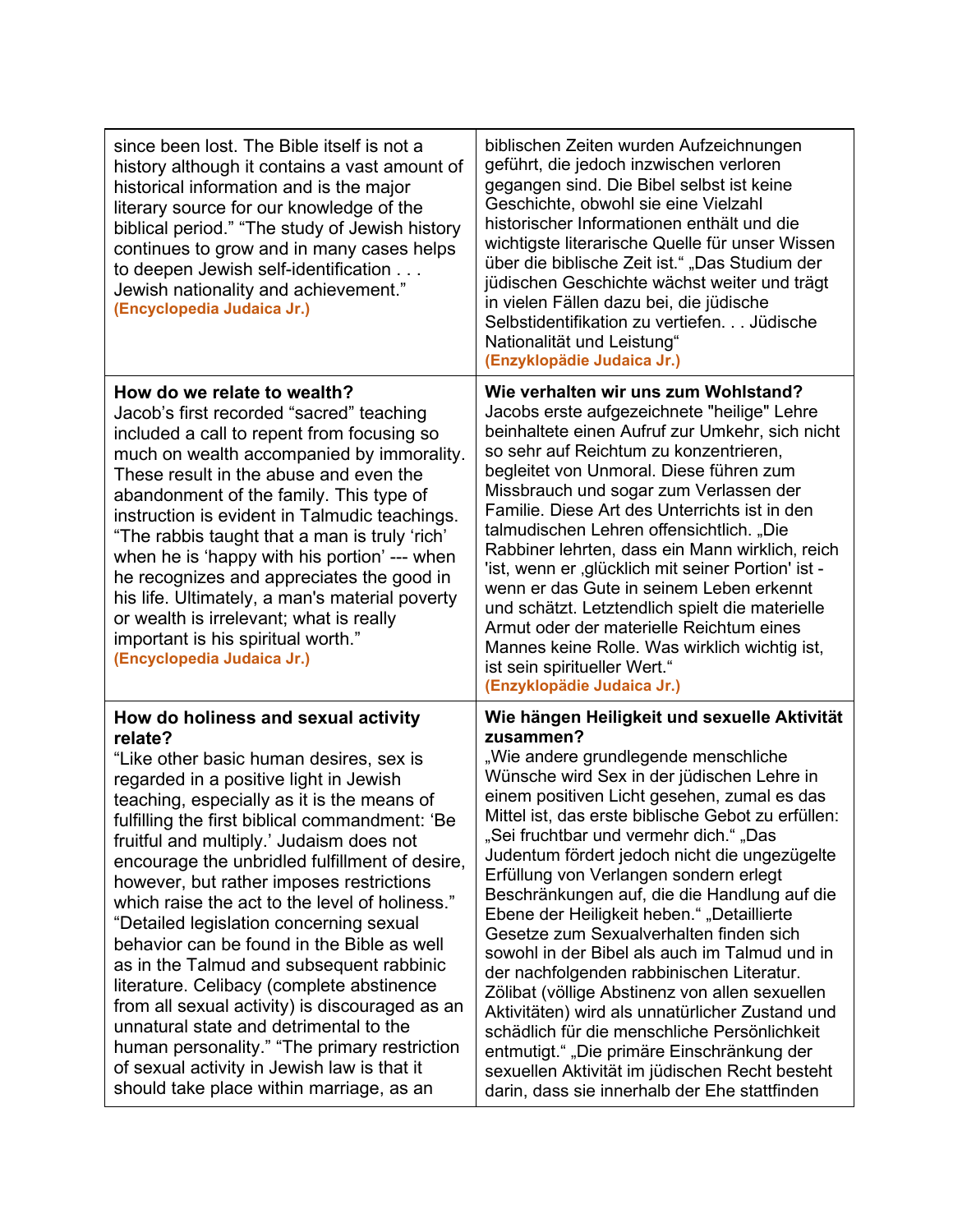| expression of love between husband and<br>wife as well as out of a desire to fulfill God's<br>commandments. An element of holiness is<br>added by the laws of niddah (separation<br>during the period of menstruation; which<br>ensure that the couple does not indulge in<br>sex on impulse but rather directs the act to<br>holiness)." (Encyclopedia Judaica Jr.)                                                                                                                                                                                                                                                                                                                                                                                                         | sollte, als Ausdruck der Liebe zwischen<br>Ehemann und Ehefrau sowie aus dem Wunsch<br>heraus, Gottes Gebote zu erfüllen. Ein Element<br>der Heiligkeit wird durch die Gesetze der<br>Niddah hinzugefügt (Trennung während der<br>Menstruation; die sicherstellen, dass das Paar<br>sich nicht spontan dem Sex hingibt, sondern<br>die Handlung auf die Heiligkeit lenkt)."<br>(Enzyklopädie Judaica Jr.)                                                                                                                                                                                                                                                                                                                                                                                                                                                                                                      |
|------------------------------------------------------------------------------------------------------------------------------------------------------------------------------------------------------------------------------------------------------------------------------------------------------------------------------------------------------------------------------------------------------------------------------------------------------------------------------------------------------------------------------------------------------------------------------------------------------------------------------------------------------------------------------------------------------------------------------------------------------------------------------|----------------------------------------------------------------------------------------------------------------------------------------------------------------------------------------------------------------------------------------------------------------------------------------------------------------------------------------------------------------------------------------------------------------------------------------------------------------------------------------------------------------------------------------------------------------------------------------------------------------------------------------------------------------------------------------------------------------------------------------------------------------------------------------------------------------------------------------------------------------------------------------------------------------|
| How can we better understand<br>"chastity?"<br>"In general, moderation and self-control in<br>sexual activity are encouraged. Chastity, the<br>goal to be aimed for, does not mean the<br>avoidance of all sex but of illegal sex. This<br>includes adultery, incest, sodomy, rape and<br>seduction. Adultery is defined as sexual<br>relations between a married woman and any<br>man other than her husband." "Judaism<br>encourages modesty as one of the means to<br>chastity. Thus the Jewish woman is enjoined<br>to dress and act modestly at all times.<br>Furthermore, a man is forbidden to be alone<br>with a woman with whom he is not permitted<br>to have sexual relations from considerations<br>of both chastity and modesty." (Encyclopedia<br>Judaica Jr.) | Wie können wir "Keuschheit" besser<br>verstehen?<br>"Im Allgemeinen werden Mäßigung und<br>Selbstkontrolle bei sexuellen Aktivitäten<br>gefördert. Keuschheit, das Ziel, das angestrebt<br>werden soll, bedeutet nicht die Vermeidung<br>jeglichen Geschlechts, sondern des illegalen<br>Geschlechts. Dies beinhaltet Ehebruch, Inzest,<br>Sodomie, Vergewaltigung und Verführung.<br>Ehebruch ist definiert als sexuelle Beziehung<br>zwischen einer verheirateten Frau und einem<br>anderen Mann als ihrem Ehemann.", Das<br>Judentum fördert Bescheidenheit als eines der<br>Mittel zur Keuschheit. So ist die Jüdin<br>verpflichtet, sich jederzeit bescheiden zu<br>kleiden und zu handeln. Außerdem ist es<br>einem Mann verboten, mit einer Frau allein zu<br>sein, mit der er aus Keuschheits- und<br>Bescheidenheitsgründen keine sexuellen<br>Beziehungen haben darf."<br>(Enzyklopädie Judaica Jr.) |
| What is family?<br>The Book of Mormon teachings of Jacob<br>reflect the repeated teachings to the<br>Children of Israel which show concern for<br>family identity and sacredness of marriage,<br>marital companionship, and the sanctity of<br>children. "The mother occupied a place<br>of honor next to her spouse. At his death, if<br>no sons were of age, she could become the<br>legal head of the household. Concern for<br>her welfare as a widow was considered the<br>duty of a good society." "The successful<br>marriage in the eyes of the prophets and the<br>rabbis was the most perfect symbol of a<br>meaningful and purposeful relationship and<br>was taken by them as the closest<br>approximation to the idealized relationship                         | <b>Was ist Familie?</b><br>Die Lehren Jakobs im Buch Mormon spiegeln<br>die wiederholten Lehren an die Kinder Israel<br>wider, die sich um die Familienidentität und die<br>Heiligkeit der Ehe, die eheliche Kameradschaft<br>und die Heiligkeit der Kinder kümmern. "Die<br>Mutter besetzte einen Ehrenplatz neben<br>ihrem Ehepartner. Wenn keine Söhne volljährig<br>wären, könnte sie bei seinem Tod die<br>rechtmäßige Haushaltsvorstandin werden. Die<br>Sorge um ihr Wohlergehen als Witwe galt als<br>Pflicht einer guten Gesellschaft." "Die<br>erfolgreiche Ehe in den Augen der Propheten<br>und Rabbiner war das vollkommenste Symbol<br>für eine bedeutungsvolle und zielgerichtete<br>Beziehung und wurde von ihnen als die engste<br>Annäherung an die idealisierte Beziehung<br>zwischen Gott und Israel sowie zwischen Israel                                                                 |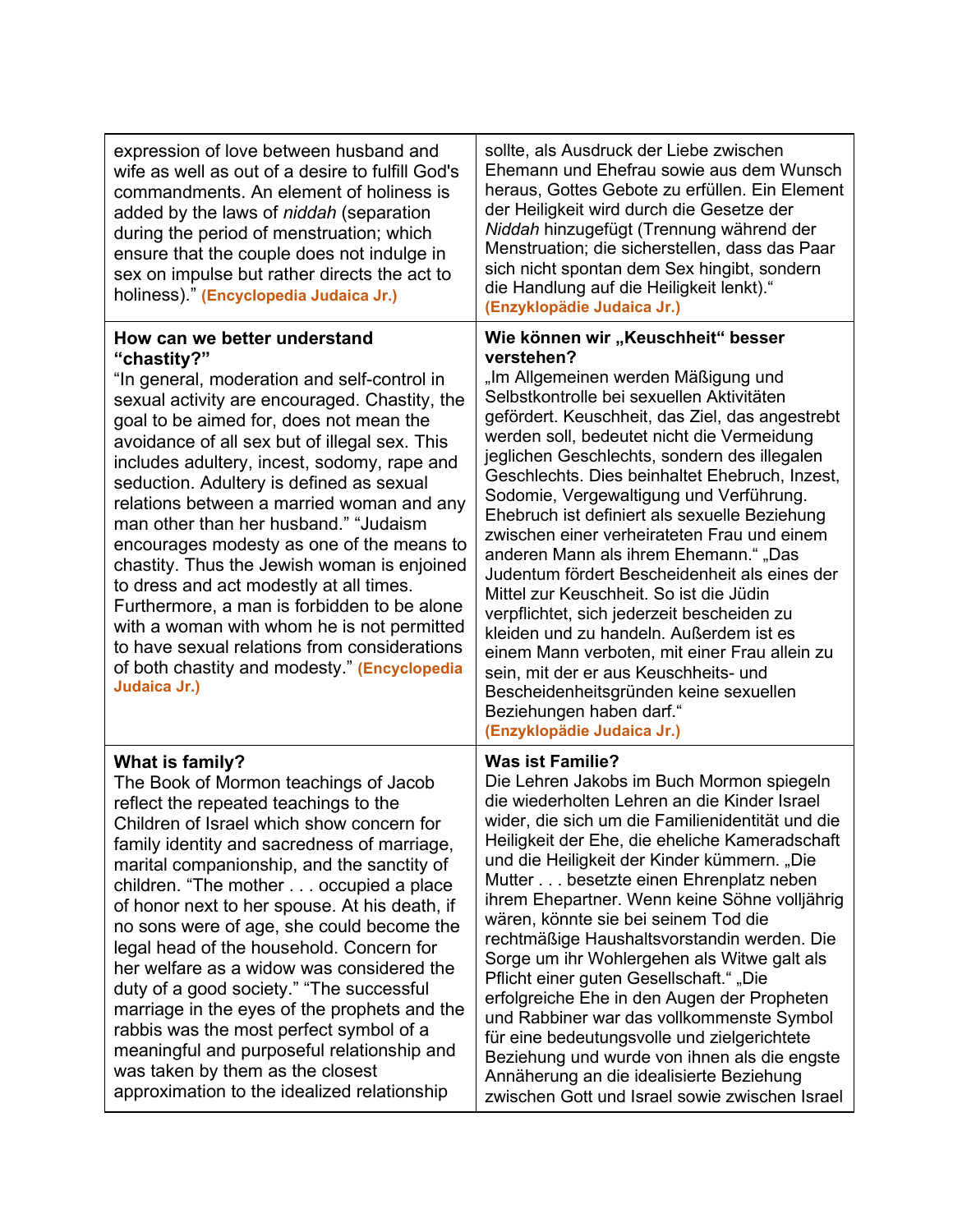| between God and Israel, and between Israel<br>and the Torah." "Lo, children are a heritage<br>of the Lord; the fruit of the womb is a<br>reward' (Psalms 127:3). In Jewish tradition,<br>the central purpose of marriage is to have<br>children. Children are considered a great<br>blessing; they are the hope and the promise<br>of continuing life. The joys of parenthood<br>bring also many responsibilities and it is the<br>parents' religious duty to fulfill them."<br>(Encyclopedia Judaica Jr.)                                                                                                                                                                                                                                                                                                                                                                                                                                                                                                                                                                                                                                                                                                                                                                                                                                                                                                                                                                                                                                     | und der Tora angesehen." "Siehe, Kinder sind<br>ein Erbe des Herrn; Die Frucht des Mutterleibs<br>ist eine Belohnung " (Psalm 127: 3). In der<br>jüdischen Tradition besteht der zentrale Zweck<br>der Ehe darin, Kinder zu haben. Kinder gelten<br>als großer Segen; Sie sind die Hoffnung und<br>das Versprechen, das Leben fortzusetzen. Die<br>Freuden der Elternschaft bringen auch viele<br>Verantwortlichkeiten mit sich, und es ist die<br>religiöse Pflicht der Eltern, sie zu erfüllen."<br>(Enzyklopädie Judaica Jr.)                                                                                                                                                                                                                                                                                                                                                                                                                                                                                                                                                                                                                                                                                                                                                                                                                                                                                                                                                                                                                                                                                                                         |
|------------------------------------------------------------------------------------------------------------------------------------------------------------------------------------------------------------------------------------------------------------------------------------------------------------------------------------------------------------------------------------------------------------------------------------------------------------------------------------------------------------------------------------------------------------------------------------------------------------------------------------------------------------------------------------------------------------------------------------------------------------------------------------------------------------------------------------------------------------------------------------------------------------------------------------------------------------------------------------------------------------------------------------------------------------------------------------------------------------------------------------------------------------------------------------------------------------------------------------------------------------------------------------------------------------------------------------------------------------------------------------------------------------------------------------------------------------------------------------------------------------------------------------------------|----------------------------------------------------------------------------------------------------------------------------------------------------------------------------------------------------------------------------------------------------------------------------------------------------------------------------------------------------------------------------------------------------------------------------------------------------------------------------------------------------------------------------------------------------------------------------------------------------------------------------------------------------------------------------------------------------------------------------------------------------------------------------------------------------------------------------------------------------------------------------------------------------------------------------------------------------------------------------------------------------------------------------------------------------------------------------------------------------------------------------------------------------------------------------------------------------------------------------------------------------------------------------------------------------------------------------------------------------------------------------------------------------------------------------------------------------------------------------------------------------------------------------------------------------------------------------------------------------------------------------------------------------------|
| How important are children?<br>"As the children grow, they must be<br>educated and trained for their future roles in<br>Jewish life. The father's duty is to provide for<br>his children, to give them a proper<br>education, to teach them a trade, and to<br>prepare them for marriage." "Great<br>emphasis is placed on the importance of<br>education and religious training, which<br>should begin early in the home. The<br>mother's role is vital since she is the one<br>who creates the home atmosphere in which<br>basic values are fostered and transmitted.<br>She trains her sons and daughters in<br>mitzvot and prepares them for formal<br>education. The rabbis advised parents to be<br>loving but firm in the upbringing of their<br>children, and warned against showing<br>favoritism." "In some communities it is<br>customary for the father to bless his children<br>on the Sabbath eve when he returns from<br>the synagogue." "Children are obliged to<br>treat their parents with honor and respect.<br>Children must provide dependent parents<br>with food, clothing and personal attention if it<br>is necessary. This obligation is removed<br>from a daughter when she marries."<br>"Children may not abuse their parents.<br>According to the Bible, if a son is extremely<br>rebellious and incorrigible and refuses to<br>mend his ways (ben sorer u-moreh), his<br>parents may agree to bring him to the town<br>elders for judgment and punishment, which<br>could be death by stoning. However, there is | <b>Wie wichtig sind Kinder?</b><br>"Wenn die Kinder wachsen, müssen sie für ihre<br>zukünftigen Rollen im jüdischen Leben<br>ausgebildet und geschult werden. Der Vater<br>hat die Pflicht, für seine Kinder zu sorgen,<br>ihnen eine angemessene Ausbildung zu<br>geben, ihnen einen Beruf beizubringen und sie<br>auf die Ehe vorzubereiten." "Es wird großer<br>Wert auf die Bedeutung von Bildung und<br>religiöser Ausbildung gelegt, die früh zu Hause<br>beginnen sollte. Die Rolle der Mutter ist von<br>entscheidender Bedeutung, da sie die<br>häusliche Atmosphäre schafft, in der<br>Grundwerte gefördert und weitergegeben<br>werden. Sie bildet ihre Söhne und Töchter in<br>Mizwot aus und bereitet sie auf die formale<br>Ausbildung vor. Die Rabbiner rieten den Eltern,<br>ihre Kinder liebevoll, aber fest zu erziehen, und<br>warnten davor, Günstlingswirtschaft zu<br>betreiben." "In einigen Gemeinden ist es üblich,<br>dass der Vater seine Kinder am Sabbatabend<br>segnet, wenn er aus der Synagoge<br>zurückkehrt." "Kinder sind verpflichtet, ihre<br>Eltern mit Ehre und Respekt zu behandeln.<br>Kinder müssen unterhaltsberechtigten Eltern<br>bei Bedarf Nahrung, Kleidung und persönliche<br>Aufmerksamkeit zur Verfügung stellen. Diese<br>Verpflichtung entfällt einer Tochter, wenn sie<br>heiratet." "Kinder dürfen ihre Eltern nicht<br>missbrauchen. Laut der Bibel können seine<br>Eltern zustimmen, wenn ein Sohn extrem<br>rebellisch und unverbesserlich ist und sich<br>weigert, seine Wege zu verbessern (ben sorer<br>u-moreh), ihn zu den Ältesten der Stadt zu<br>bringen, um ihn zu verurteilen und zu |
|                                                                                                                                                                                                                                                                                                                                                                                                                                                                                                                                                                                                                                                                                                                                                                                                                                                                                                                                                                                                                                                                                                                                                                                                                                                                                                                                                                                                                                                                                                                                                |                                                                                                                                                                                                                                                                                                                                                                                                                                                                                                                                                                                                                                                                                                                                                                                                                                                                                                                                                                                                                                                                                                                                                                                                                                                                                                                                                                                                                                                                                                                                                                                                                                                          |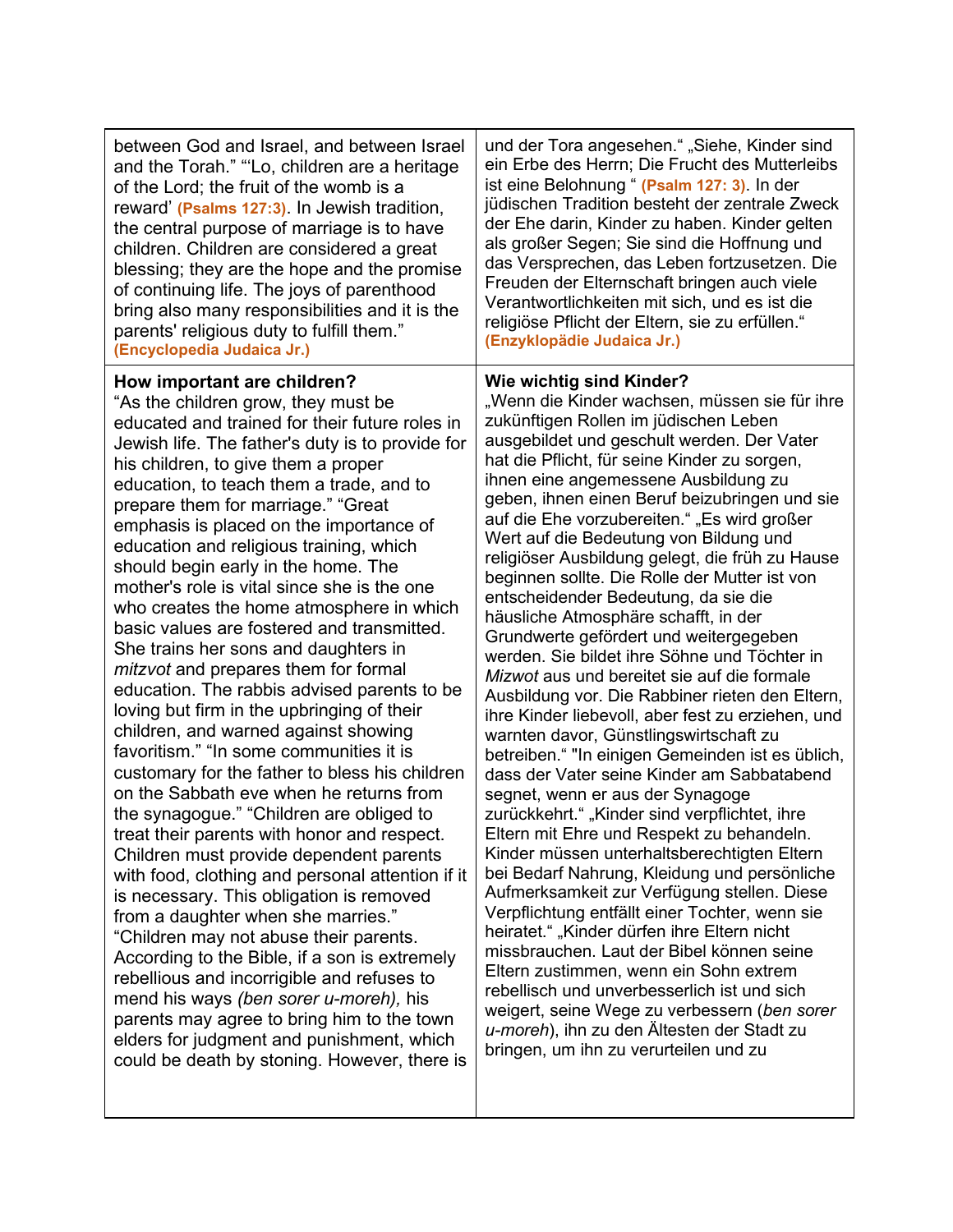| no record of such punishment ever having<br>been carried out." (Encyclopedia Judaica Jr.)                                                                                                                                                                                                                                                                                                                                                                                                                                                                                                                                                                                                                                                                                                                                                                                                                                                                                                                                                                                                                                                                                                                                                                                                                                                                                                                                                                                           | bestrafen, was der Tod durch Steinigung sein<br>könnte. Es gibt jedoch keine Aufzeichnungen<br>darüber, dass eine solche Bestrafung jemals<br>durchgeführt wurde " (Enzyklopädie Judaica Jr.)                                                                                                                                                                                                                                                                                                                                                                                                                                                                                                                                                                                                                                                                                                                                                                                                                                                                                                                                                                                                                                                                                                                                                                                                                                                                                                                                                                        |
|-------------------------------------------------------------------------------------------------------------------------------------------------------------------------------------------------------------------------------------------------------------------------------------------------------------------------------------------------------------------------------------------------------------------------------------------------------------------------------------------------------------------------------------------------------------------------------------------------------------------------------------------------------------------------------------------------------------------------------------------------------------------------------------------------------------------------------------------------------------------------------------------------------------------------------------------------------------------------------------------------------------------------------------------------------------------------------------------------------------------------------------------------------------------------------------------------------------------------------------------------------------------------------------------------------------------------------------------------------------------------------------------------------------------------------------------------------------------------------------|----------------------------------------------------------------------------------------------------------------------------------------------------------------------------------------------------------------------------------------------------------------------------------------------------------------------------------------------------------------------------------------------------------------------------------------------------------------------------------------------------------------------------------------------------------------------------------------------------------------------------------------------------------------------------------------------------------------------------------------------------------------------------------------------------------------------------------------------------------------------------------------------------------------------------------------------------------------------------------------------------------------------------------------------------------------------------------------------------------------------------------------------------------------------------------------------------------------------------------------------------------------------------------------------------------------------------------------------------------------------------------------------------------------------------------------------------------------------------------------------------------------------------------------------------------------------|
| What is God's counsel about respect and<br>kindness?<br>As Jacob rebuked the Nephite men for their<br>mistreatment of their wives and children, so<br>have other prophets given the same<br>counsel. Jewish philosophy carries the<br>same theme. "It is said that a man without a<br>wife lives without joy, blessing and good,<br>and that a man should love his wife as<br>himself and respect her more than himself.<br>Women have greater faith than men and<br>greater powers of discernment. The Torah,<br>the greatest joy of the rabbis, is frequently<br>pictured as a woman and is represented as<br>God's daughter and Israel's bride." "In<br>modern Israel, the Declaration of<br>Independence ensures complete equality of<br>political and social rights to all its<br>inhabitants, regardless of religion, race, or<br>sex, but the real Magna Carta of the Israeli<br>woman was the Women's Equal Rights Law<br>of 1951, giving women equal legal status<br>with men. The only field of law in which<br>there remains a degree of discrimination<br>against women is that of personal status.<br>Matters of marriage and divorce come within<br>the exclusive jurisdiction of the religious<br>courts and thus, for example, a divorce must<br>be given by the husband to the wife. On the<br>other hand, in accordance with the<br>halakhah, children take the national identity<br>of their mother and not that of their father."<br>(Encyclopedia Judaica Jr.) | Was rät Gott zu Respekt und Güte?<br>Wie Jakob die nephitischen Männer wegen<br>Misshandlung ihrer Frauen und Kinder<br>zurechtwies, so haben auch andere Propheten<br>den gleichen Rat gegeben. Die jüdische<br>Philosophie trägt das gleiche Thema. "Es wird<br>gesagt, dass ein Mann ohne Frau ohne<br>Freude, Segen und Gutes lebt und dass ein<br>Mann seine Frau als sich selbst lieben und sie<br>mehr als sich selbst respektieren sollte. Frauen<br>haben einen größeren Glauben als Männer<br>und eine größere Unterscheidungskraft. Die<br>Tora, die größte Freude der Rabbiner, wird<br>häufig als Frau dargestellt und als Gottes<br>Tochter und Israels Braut dargestellt." "Im<br>modernen Israel gewährleistet die<br>Unabhängigkeitserklärung die vollständige<br>Gleichheit der politischen und sozialen Rechte<br>aller Einwohner, unabhängig von Religion,<br>Rasse oder Geschlecht. Die wahre Magna<br>Carta der israelischen Frau war jedoch das<br>Gesetz zur Gleichberechtigung der Frauen von<br>1951 Frauen haben den gleichen rechtlichen<br>Status wie Männer. Der einzige Rechtsbereich,<br>in dem Frauen weiterhin diskriminiert werden,<br>ist der persönliche Status. Ehe- und<br>Scheidungssachen fallen in die ausschließliche<br>Zuständigkeit der religiösen Gerichte, und so<br>muss beispielsweise eine Scheidung vom<br>Ehemann an die Ehefrau weitergegeben<br>werden. Andererseits nehmen Kinder gemäß<br>der Halacha die nationale Identität ihrer Mutter<br>und nicht die ihres Vaters an."<br>(Enzyklopädie Judaica Jr.) |
| How do we view mistreatment and<br>prejudice?<br>Mistreatment of anybody is simply ungodly.<br>The Jews, as a people, have experienced<br>mistreatment. That probably makes them<br>more concerned about being kind and<br>removing racial prejudice. "In 1975 the UN<br>passed resolution 3379 which equated<br>Zionism with racism. In 1992, U.S. Pres.                                                                                                                                                                                                                                                                                                                                                                                                                                                                                                                                                                                                                                                                                                                                                                                                                                                                                                                                                                                                                                                                                                                           | Wie sehen wir Misshandlungen und<br><b>Vorurteile?</b><br>Die Misshandlung von jemandem ist einfach<br>gottlos. Die Juden als Volk haben<br>Misshandlungen erlebt. Das macht sie<br>wahrscheinlich mehr besorgt darüber,<br>freundlich zu sein und rassistische Vorurteile<br>abzubauen. "1975 verabschiedeten die<br>Vereinten Nationen die Resolution 3379, in der                                                                                                                                                                                                                                                                                                                                                                                                                                                                                                                                                                                                                                                                                                                                                                                                                                                                                                                                                                                                                                                                                                                                                                                                 |